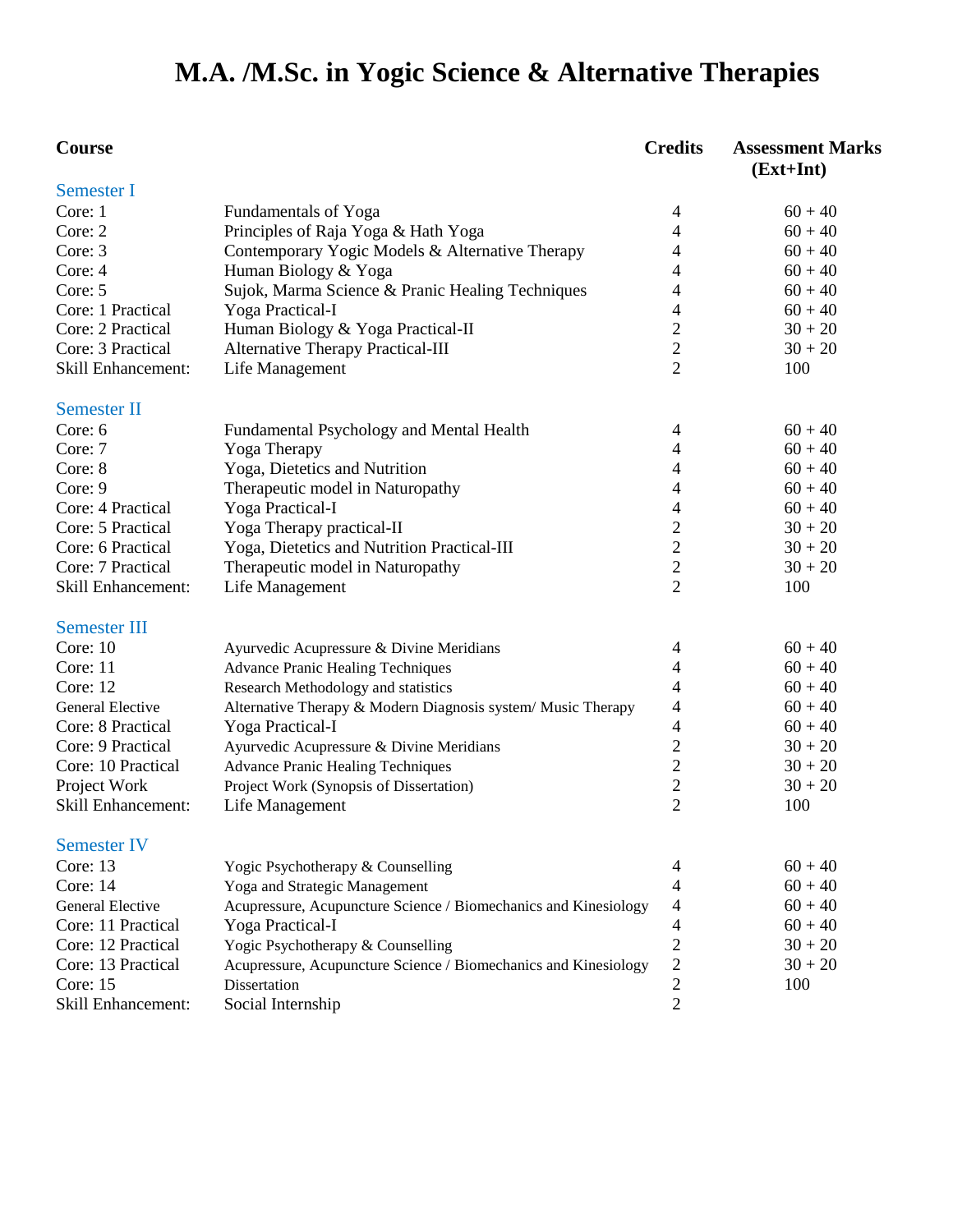## MA/MSc Master Degree Course (Single Entry and Multiple Exits Education System)

### Duration

Two Years

### Admission

On the basis of entrance test and personal interview.

### **Eligibility**

Bachelor's degree with minimum 50% marks from any recognized university following 10+2+3 course pattern

Age Limit Up to 30 years

### **Remark: -**

(Single Entry and Multiple Exits Education System)

**Certificate Course (**6 month**) –**

 After completion of the 6 month study, Students will have been awarded a PG Certificate. **PG Diploma Course (**1 year**) -**

After completion of the 1 year study, Students will have been awarded a PG Certificate.

### **MA/MSc Master Degree (2 year) –**

After completion of the 2 years study, Students will have been awarded a Master Degree.

### **Objectives: -**

The Fundamental objectives of this course are -

- To create Health care professionals and paramedical persons with holistic vision.
- Cultivate philosophical and therapeutic knowledge of Yoga & Alternative Therapy.
- Research to understand and promote integration of ancient sciences of healing with modern medicine.
- Prepare the students physically and mentally for the integration of their physical, mental and spiritual faculties so that the students can become healthier, saner and more integrated members of the society and of the nation.

### **Objectives: -**

Yoga Teacher with NGOs With Government Bodies With Academic Institutions Self-Employments Yoga & Alternative Therapist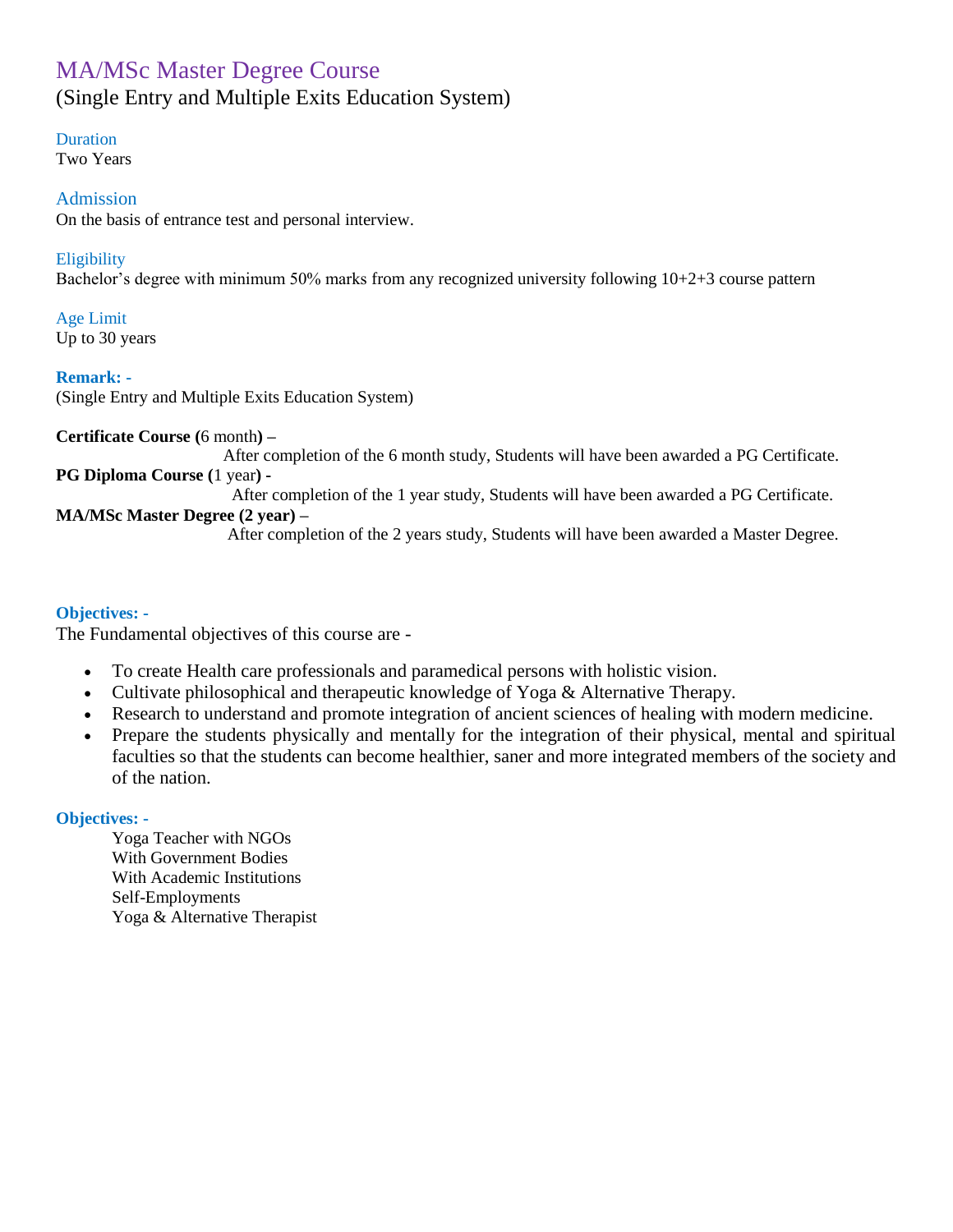# एम,ए, / एम,एस,सी, - योग विज्ञान एवं वैकल्पिक चिकित्सा

| विषय                        |                                                                            | क्रेडिट्स      | मूल्यांकन के अंक<br>(बाह्य + आन्तरिक) |
|-----------------------------|----------------------------------------------------------------------------|----------------|---------------------------------------|
| सत्र I                      |                                                                            |                |                                       |
| मूल विषय: 1                 | योग के आधारभूत तत्त्व                                                      | 4              | $60 + 40$                             |
| मूल विषय: 2                 | राजयोग एवं हठयोग के सिद्धान्त                                              | 4              | $60 + 40$                             |
| मूल विषय: 3                 | समकालीन योगिक मॉडल एवं वैकल्पिक चिकित्सा                                   | 4              | $60 + 40$                             |
| मूल विषय: 4                 | मानव जीव विज्ञान एवं योग                                                   | 4              | $60 + 40$                             |
| मूल विषय: 5                 | सुजोक, मर्म विज्ञान एवं प्राणिक हीलिंग तकनीक                               | 4              | $60 + 40$                             |
| मूल विषय: प्रायोगात्मक: 1   | योग प्रायोगिक                                                              | 4              | $60 + 40$                             |
| मूल विषय: प्रायोगात्मक : 2  | मानव जीव विज्ञान एवं योग प्रायोगात्मक                                      | 2              | $30 + 20$                             |
| मूल विषय: प्रायोगात्मक : 3  | वैकल्पिक चिकित्सा प्रायोगिक                                                | 2              | $30 + 20$                             |
| कौशल संवर्धन                | जीवन प्रबन्धन                                                              | $\overline{2}$ | 100                                   |
| सत्र II                     |                                                                            |                |                                       |
| मूल विषय: 6                 | आधारभूत मनोविज्ञान एवं मानसिक स्वास्थ्य                                    | 4              | $60 + 40$                             |
| मूल विषय: 7                 | योग चिकित्सा                                                               | 4              | $60 + 40$                             |
| मूल विषय: 8                 | योग, आहार विज्ञान एवं पोषण                                                 | 4              | $60 + 40$                             |
| मूल विषय: 9                 | निःसर्गोपचार (प्राकृतिक चिकित्सा) का चिकित्सकीय प्रारूप                    | 4              | $60 + 40$                             |
| मूल विषय: प्रायोगात्मक : 4  | योग प्रायोगिक                                                              | 4              | $60 + 40$                             |
| मूल विषय: प्रायोगात्मक: 5   | योग चिकित्सा प्रायोगिक                                                     | $\overline{c}$ | $30 + 20$                             |
| मूल विषय: प्रायोगात्मक : 6  | योग, आहार विज्ञान एवं पोषण प्रायोगिक                                       | $\overline{2}$ | $30 + 20$                             |
| मूल विषय: प्रायोगात्मक: 7   | प्राकृतिक चिकित्सा प्रायोगिक                                               | $\overline{2}$ | $30 + 20$                             |
| कौशल संवर्धन                | जीवन प्रबन्धन                                                              | $\overline{2}$ | 100                                   |
| सत्र III                    |                                                                            |                |                                       |
| मूल विषय: $10$              | आयुर्वेदिक एक्यूप्रेशर एवं दिव्य ऊर्जा प्रवाह पथ                           | 4              | $60 + 40$                             |
| मूल विषय: 11                | उच्चतर प्राणिक हीलिंग तकनीक                                                | 4              | $60 + 40$                             |
| मूल विषय: 12                | अनुसंधान पद्धति एवं सांख्यिकी                                              | 4              | $60 + 40$                             |
| सामान्य ऐच्छिक :            | वैकल्पिक चिकित्सा एवं आधुनिक निदान <u>प्रणाली / संगीत</u> चिकित्सा         | 4              | $60 + 40$                             |
| मूल विषय: प्रायोगात्मक: 8   | योग प्रायोगिक                                                              | 4              | $60 + 40$                             |
| मूल विषय: प्रायोगात्मक: 9   | आयुर्वेदिक एक्यूप्रेशर एवं दिव्य ऊर्जा प्रवाह पथ प्रायोगिक                 | $\overline{c}$ | $30 + 20$                             |
| मूल विषय: प्रायोगात्मक : 10 | उच्चतर प्राणिक हीलिंग तकनीक प्रायोगिक                                      | $\overline{c}$ | $30 + 20$                             |
| परियोजना कार्य              | परियोजना कार्य (लघुशोध का प्रारूप व सारांश)                                | $\overline{c}$ | $30 + 20$                             |
| कौशल संवर्धन                | जीवन प्रबन्धन                                                              | $\overline{2}$ | 100                                   |
| सत्र $IV$                   |                                                                            |                |                                       |
| मूल विषय: 13                | योगिक मनोविज्ञान एवं परामर्श                                               | 4              | $60 + 40$                             |
| मूल विषय: 14                | योग एवं सामरिक प्रबन्धन                                                    | 4              | $60 + 40$                             |
| सामान्य ऐच्छिक :            | एक्यूप्रेशर, एक्यूपंक्चर विज्ञान / बायोमैकेनिक्स एवं काइन्सियोलॉजी         | 4              | $60 + 40$                             |
| मूल विषय: प्रायोगात्मक: 11  | योग प्रायोगिक                                                              | 4              | $60 + 40$                             |
| मूल विषय: प्रायोगात्मक: 12  | योगिक मनोविज्ञान एवं परामर्श प्रायोगिक                                     | 2              | $30 + 20$                             |
| मूल विषय: प्रायोगात्मक: 13  | एक्यूप्रेशर, एक्यूपंक्चर विज्ञान/बायोमैकेनिक्स एवं काइन्सियोलॉजी प्रायोगिक | $\overline{c}$ | $30 + 20$                             |
| मूल विषय: 15                | लघुशोध                                                                     | $\overline{2}$ | 100                                   |
| कौशल संवर्धन                | सामाजिक परिवीक्षा                                                          | $\overline{2}$ |                                       |